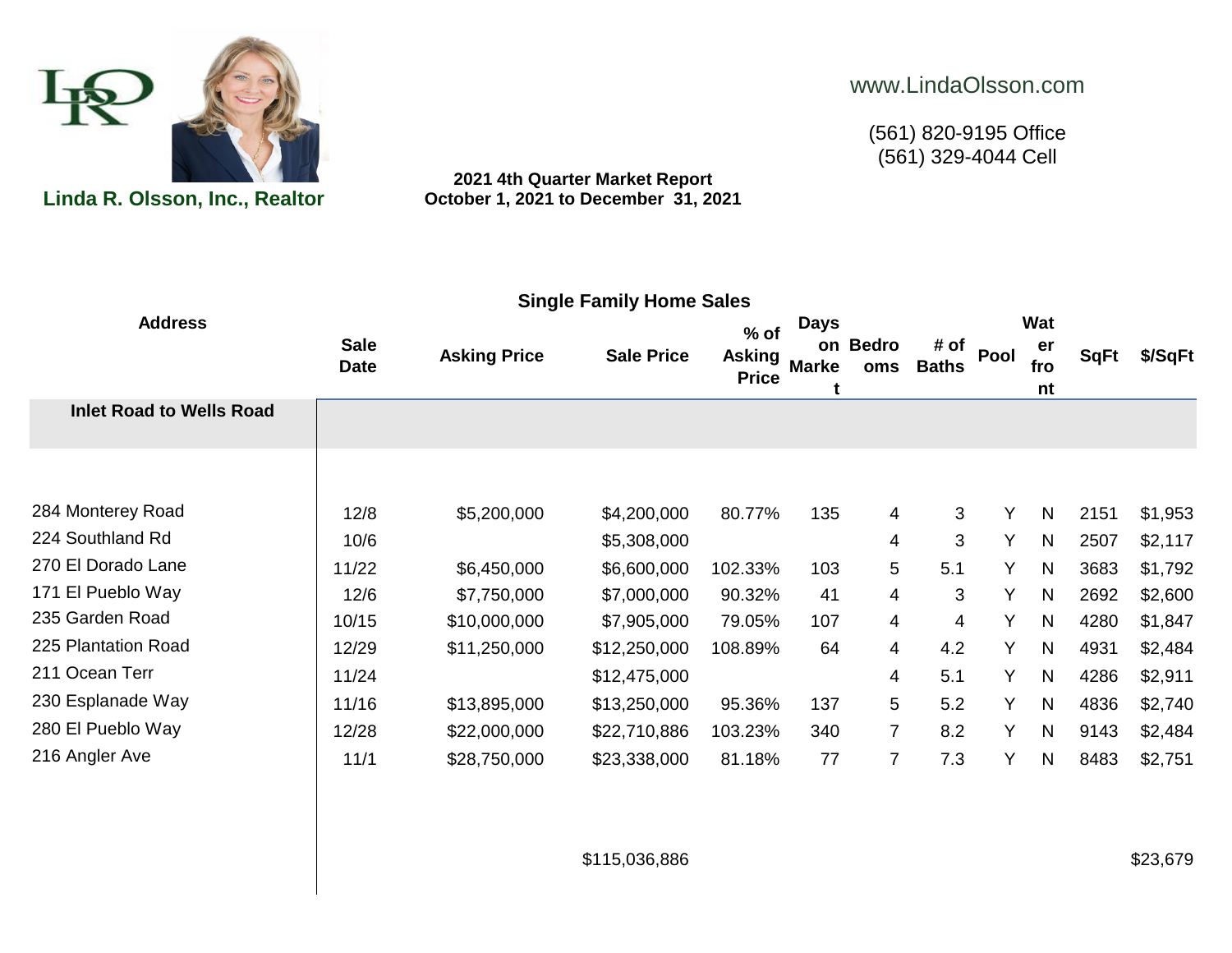| <b>Wells Road to Worth Avenue</b>         |                            |                     |                          |                         |      |                   |              |                              |    |             |          |
|-------------------------------------------|----------------------------|---------------------|--------------------------|-------------------------|------|-------------------|--------------|------------------------------|----|-------------|----------|
| 269 Park Ave                              | 11/12                      | \$2,950,000         | \$2,800,000              | 94.92%                  | 25   | 5                 | 4.1          | Y                            | N  | 4246        | \$659.44 |
| 259 Park Ave                              | 10/25                      |                     | 3,815,600                |                         |      | 4                 | 3            | $\mathsf{N}$                 | N  | 1,807       | \$2,112  |
| 124 Australian Ave                        | 10/20                      | \$6,950,000         | \$5,405,000              | 77.77%                  | 155  | 4                 | 4.1          | Y                            | N  | 4334        | \$1,247  |
| 235 Garden Road                           | 10/8                       |                     | \$7,905,000              |                         |      | 4                 | 4            | N                            | N  | 3431        | \$2,304  |
| 426 Seaspray Ave                          | $11/5$                     |                     | \$9,850,000              |                         |      | 5                 | 4.1          | N                            | N  | 3446        | \$2,858  |
| 124 Cocoanut Row                          | 11/8                       |                     | \$10,000,000             |                         |      | 4                 | 6            | N                            | N  | 5983        | \$1,671  |
| 432 Seabreeze Ave                         | 12/28                      | \$10,900,000        | \$8,432,000              | 77.36%                  | 66   | 5                 | 4.3          | Υ                            | N  | 5618        | \$1,501  |
| 200 Clarke Ave                            | 11/12                      | \$27,900,000        | \$25,375,000             | 90.95%                  | 74   | 8                 | 9.2          | Y                            | N  | 11049       | \$2,297  |
|                                           |                            |                     | \$73,582,600             |                         |      |                   |              |                              |    |             | \$14,649 |
| <b>Worth Avenue to Sloan's Curve</b>      |                            |                     |                          |                         |      |                   |              |                              |    |             |          |
|                                           |                            |                     |                          |                         |      |                   |              |                              |    |             |          |
| 485 S County Road                         | 11/8                       |                     | \$3,050,000              |                         |      | 3                 | 3.1          | Υ                            | N  | 4792        | \$636    |
| 150 Wood Bridge Road                      | 12/28                      | \$12,500,000        | \$11,760,000             | 94.08%                  | 223  | 5                 | 6.1          | Y                            | N  | 5946        | \$1,978  |
| 201 El Vedado Lane                        | 10/4                       |                     | \$6,938,750              |                         |      | 7                 | 8.2          | Y                            | N  | 11497       | \$604    |
| 124 Parc Monceau                          | 10/7                       | \$13,950,000        | \$10,150,000             | 72.76%                  | 1357 | 6                 | 9            | Y                            | Y  | 7047        | \$1,440  |
| 95 Middle Road                            | 11/30                      | \$28,750,000        | \$26,750,000             | 93.04%                  | 175  | 4                 | 5.1          | Y                            | N  | 8385        | \$3,190  |
| 1700 S Ocean Blvd                         | 11/22                      | \$41,900,000        | \$41,000,000             | 97.85%                  | 342  | 6                 | 8.1          | Y                            | Y  | 10586       | \$3,873  |
|                                           |                            |                     | \$99,648,750             |                         |      |                   |              |                              |    |             | \$11,721 |
| <b>Wells Rd to</b><br><b>Worth Avenue</b> |                            |                     | <b>Townhome</b><br>Sales |                         |      |                   |              |                              |    |             |          |
|                                           | <b>Sale</b><br><b>Date</b> | <b>Asking Price</b> | <b>Sale Price</b>        | $%$ of<br><b>Asking</b> | on   | Days Bedro<br>oms | <b>Baths</b> | # of Wate Po<br>$\mathbf{r}$ | ol | <b>SqFt</b> | \$/SqFt  |
| 236 Bradley PI                            | 11/30                      | \$7,500,000         | \$6,250,000              | 83.33%                  | 43   | 3                 | 4.1          | Y                            | Y  | 4578        | \$1,365  |
| 331 Australian Ave                        | 12/15                      | \$8,995,000         | \$9,050,000              | 100.61%                 | 56   | 4                 | 5.1          | N                            | Y  | 4956        | \$1,826  |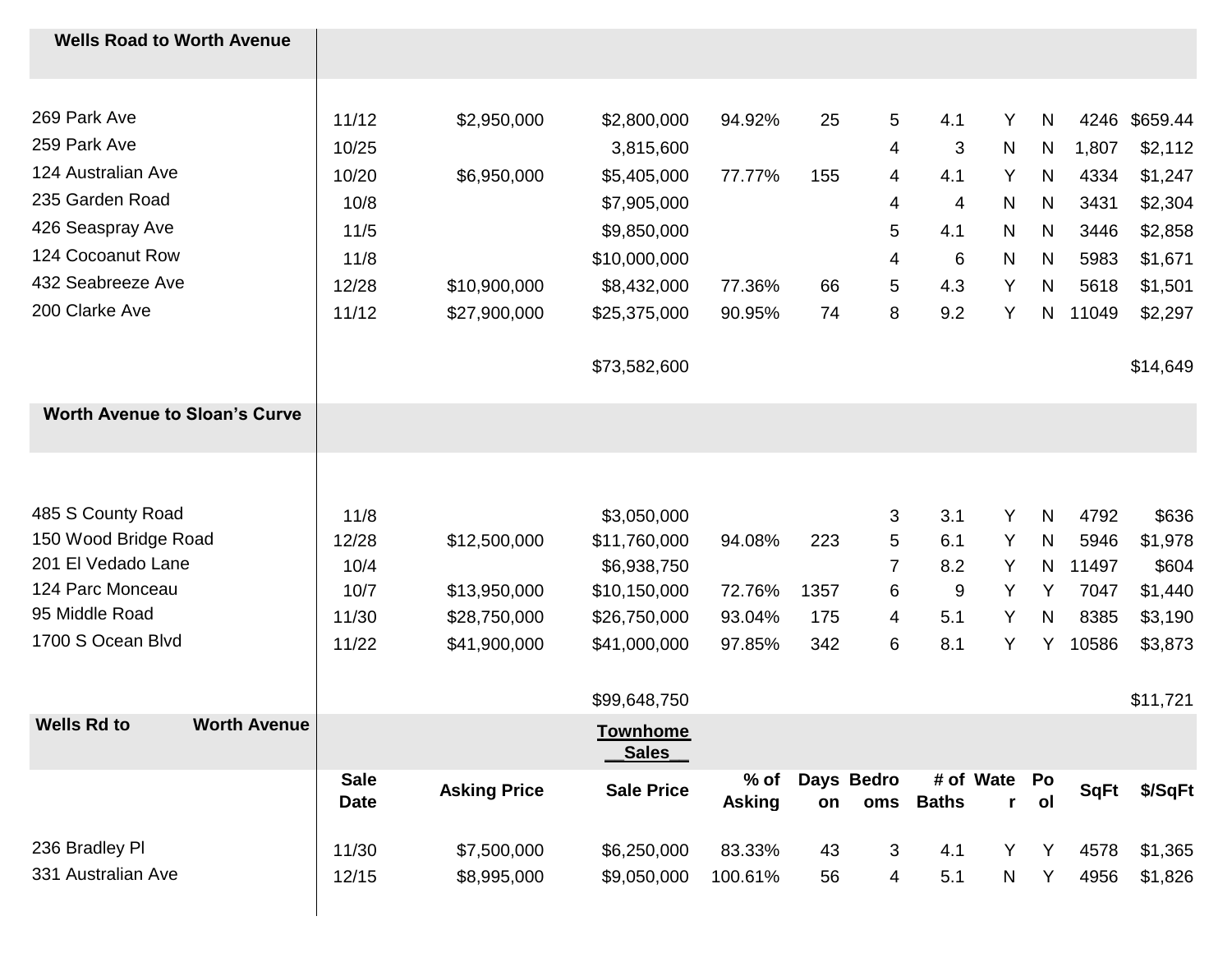|                                           |                            |                            | \$15,300,000                       |                               |                   |                 |                                  |                   |       |                | \$3,191            |
|-------------------------------------------|----------------------------|----------------------------|------------------------------------|-------------------------------|-------------------|-----------------|----------------------------------|-------------------|-------|----------------|--------------------|
|                                           |                            |                            | <b>Vacant</b><br><b>Land Sales</b> |                               |                   |                 |                                  |                   |       |                |                    |
|                                           | <b>Sale</b><br><b>Date</b> | <b>Asking Price</b>        | <b>Sale Price</b>                  | $%$ of<br><b>Asking</b>       | <b>Days</b><br>on |                 |                                  | <b>Wate</b><br>r  |       |                |                    |
| 2270 Ibis Isle Road E                     | 11/2                       | \$2,600,000                | \$2,550,000                        | 98.08%                        | 209               |                 |                                  | N                 |       |                |                    |
|                                           |                            |                            | \$2,550,000                        |                               |                   |                 |                                  |                   |       |                |                    |
| <b>Wells Rd to</b><br><b>Worth Avenue</b> |                            |                            | Condominium<br><b>Sales</b>        |                               |                   |                 |                                  |                   |       |                |                    |
|                                           |                            |                            |                                    | $%$ of                        | Days              |                 |                                  | <b>Wate Fur</b>   |       |                |                    |
|                                           | <b>Sale</b><br><b>Date</b> | <b>Asking Price</b>        | <b>Sale Price</b>                  | <b>Asking</b><br><b>Price</b> | <b>Marke</b>      | on Bedro<br>oms | # of<br><b>Baths</b>             | front hed         | r nis | <b>SqFt</b>    | \$/SqFt            |
| 235 Sunrise Ave MZ-E 1104                 | 11/11                      |                            |                                    |                               |                   |                 | 1                                |                   | N     |                |                    |
| 44 Cocoanut Ave 103A                      | 11/22                      | \$250,000                  | \$250,000<br>\$400,000             | 100.00%                       | 55                |                 | 1                                | $\mathsf{N}$<br>Y |       | 558<br>900     | \$448<br>\$444     |
| 235 Sunrise Ave 2027                      | 10/29                      | \$650,000                  |                                    | 92.31%                        | 297               |                 |                                  | N                 | N     |                |                    |
| 139 Sunrise Ave 1020                      | 11/29                      |                            | \$600,000                          |                               |                   | 2               | $\overline{c}$<br>$\overline{2}$ | Y                 |       | 1,265          | \$474              |
| 44 Cocoanut Row 323B                      | 11/19                      | \$950,000                  | \$840,000                          | 94.74%                        | 95                |                 | 1                                | Y                 | N     | 990            | \$848              |
| 44 Cocoanut Row 422A                      | 10/18                      |                            | \$900,000                          |                               |                   | 2               | 2                                | Y                 |       | 1,200          | \$750              |
| 227 Australian Ave D3                     | 11/5                       |                            | \$915,000<br>\$1,000,000           |                               |                   | $\overline{2}$  | 2                                | N                 |       | 1,272<br>1,287 | \$719<br>\$777     |
| 44 Cocoanut Row 506B                      | 11/29                      |                            |                                    | 91.67%                        |                   |                 | 1                                | N                 | N     |                |                    |
| 44 Cocoanut Row 405A                      |                            | \$1,200,000<br>\$1,650,000 | \$1,100,000                        | 100.00%                       | 59<br>77          |                 |                                  | Y                 | N     | 900            | \$1,222            |
| 214 Chilean Ave 1                         | 10/5<br>12/21              | \$1,800,000                | \$1,650,000<br>\$1,800,000         | 100.00%                       | 67                | 2<br>2          | 2<br>$\overline{2}$              | N                 | N     | 1,196<br>1,098 | \$1,380<br>\$1,639 |
| 44 Cocoanut Row 218B                      | 11/1                       |                            | \$2,300,000                        |                               |                   | 2               | 2                                | Y                 |       | 1,226          | \$1,876            |
| 130 Sunrise Ave 615                       | 11/29                      | \$2,695,000                | \$2,300,000                        | 85.34%                        | 155               | 2               | 2.1                              | N                 | N     | 1,673          | \$1,375            |
| 170 n Ocean Blvd 505/507                  | 10/25                      | \$2,695,000                | \$2,495,000                        | 92.58%                        | 374               | 3               | 3                                | Y                 | N     | 2,500          | \$998              |